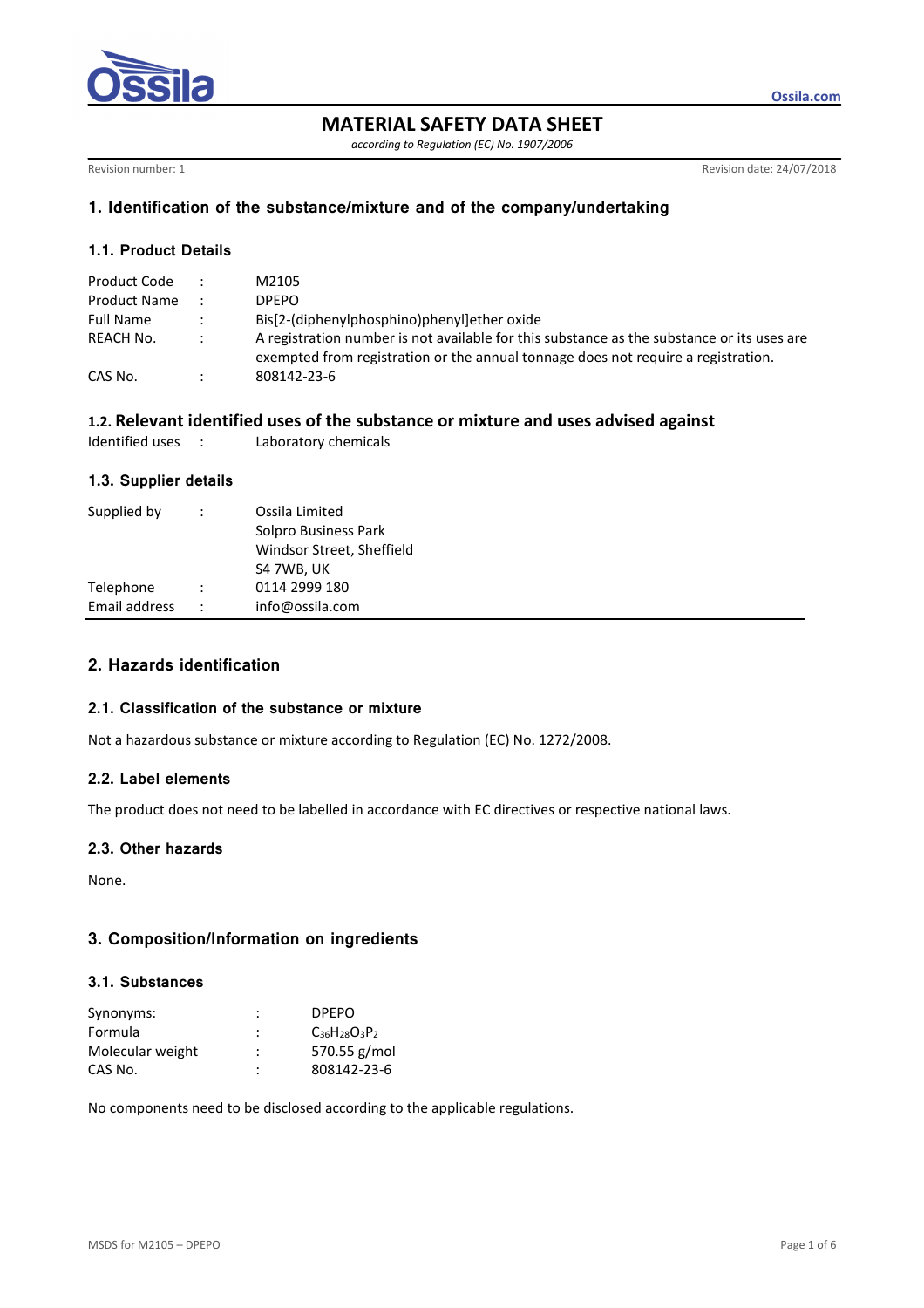## **4. First aid measures**

#### **4.1. Description of first aid measures**

#### **After Inhalation**

Remove person to fresh air. If not breathing, give person artificial respiration.

#### **After skin contact**

Wash with soap and water.

**After eye contact**  Flush with copious amounts of water as a precaution.

**After Ingestion**  Rinse out mouth with water.

#### **4.2. Most important symptoms and effects, both acute and delayed**

The most important known symptoms and effects are described in section 11.

#### **4.3. Indication of any immediate medical attention and special treatment needed**

No data available.

## **5. Fire fighting**

#### **5.1. Extinguishing media**

**Suitable extinguishing media**: Dry chemical, alcohol-resistant foam, carbon dioxide or water spray. Consult with local fire authorities before attempting large scale fire-fighting operations.

### **5.2. Special hazards arising from the substance of mixture**

**Hazardous combustion products:** Carbon oxides, nitrogen oxides, oxides of phosphorus.

#### **5.3. Advice for firefighters**

Wear a self-contained breathing apparatus if necessary. During a fire, irritating and highly toxic gases and vapours may be generated by thermal decomposition.

### **6. Accidental release measures**

#### **6.1. Personal precautions, protective equipment and emergency procedures**

Wear personal protective equipment (section 8). Avoid dust formation. Ensure room is well ventilated.

#### **6.2. Environmental precautions**

Do not let product enter drains.

#### **6.3. Containment and cleaning**

Contain and clean up spill if safe to do so using an electrically protected vacuum cleaner or by wet-brushing. Dispose of dry waste in closed container for proper disposal according to local regulations.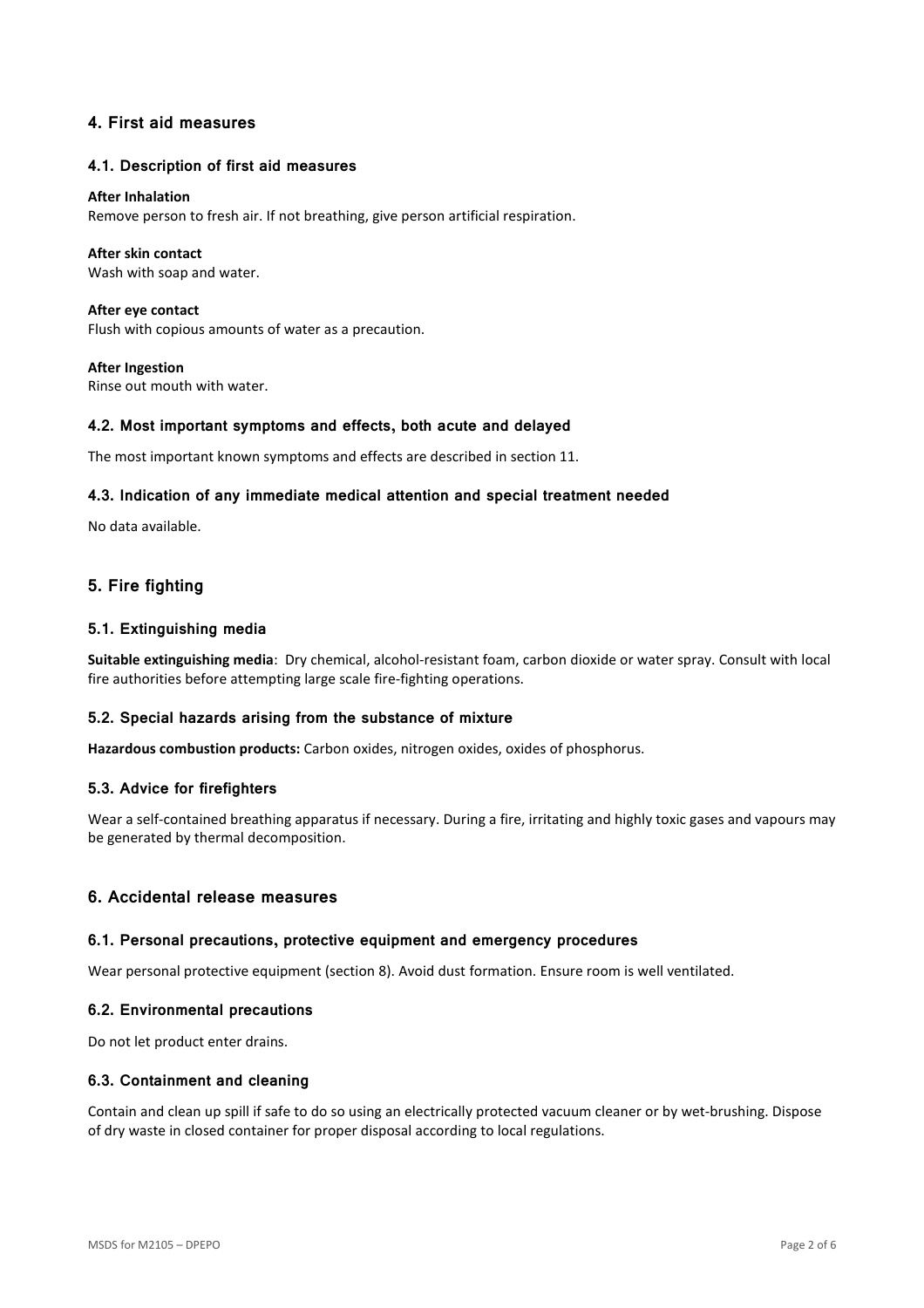# **7. Handling and storage**

## **7.1. Precautions for safe handling**

Avoid formation of dust and aerosols. Provide exhaust ventilation in places where dust is formed.

### **7.2. Conditions for safe storage, including any incompatibilities**

Store in a cool, dry and well-ventilated place inside of a tightly sealed container. Reseal containers that have been opened and keep upright to prevent leakage.

**Quality-related information:** No data available.

### **7.3. Specific end uses**

Use in laboratories.

### **8. Exposure controls / Personal protection**

### **8.1. Control parameters**

### **Components with workplace control parameters**

Contains no substances with occupational exposure limit values.

### **Biological occupational exposure limits**

This product does not contain any hazardous materials with biological limits.

### **8.2. Exposure controls**

### **Engineering measures**

Handle in accordance with good industrial engineering/laboratory practices for hygiene and safety. Ensure eyewash stations and safety showers are close to the laboratory workstation. Ensure good general ventilation is present when handling the product.

### **Personal protective equipment**

**Eyes:** Wear safety glasses with side-shields conforming to appropriate government standards such as NOISH (US) or EN166 (EU).

**Skin**: Handle with appropriate gloves and use proper glove removal technique to avoid skin contact. Dispose of gloves in accordance with applicable laws. Wash and dry hands.

The selected protective gloves must satisfy the specifications of EU Directive 89/686/EEC and the standard EN 374 derived from it.

**Clothing:** Wear complete suit protecting against chemicals; the type of equipment should be appropriate for the concentration and amount of dangerous substance used.

**Respirators:** Where protection from nuisance dusts is needed, use type N95 (US) or type P1 (EN 143) dust masks or those approved under appropriate government standards such as NIOSH (US) or CEN (EU).

### **General hygiene measures**

Wash thoroughly after handling. Wash contaminated clothing before reuse.

## **9. Physical and chemical properties**

### **9.1. Information on basic physical and chemical properties**

Appearance *i* Appearance *i* Appearance *i* Appearance *i*  $\cdot$  White powder/crystals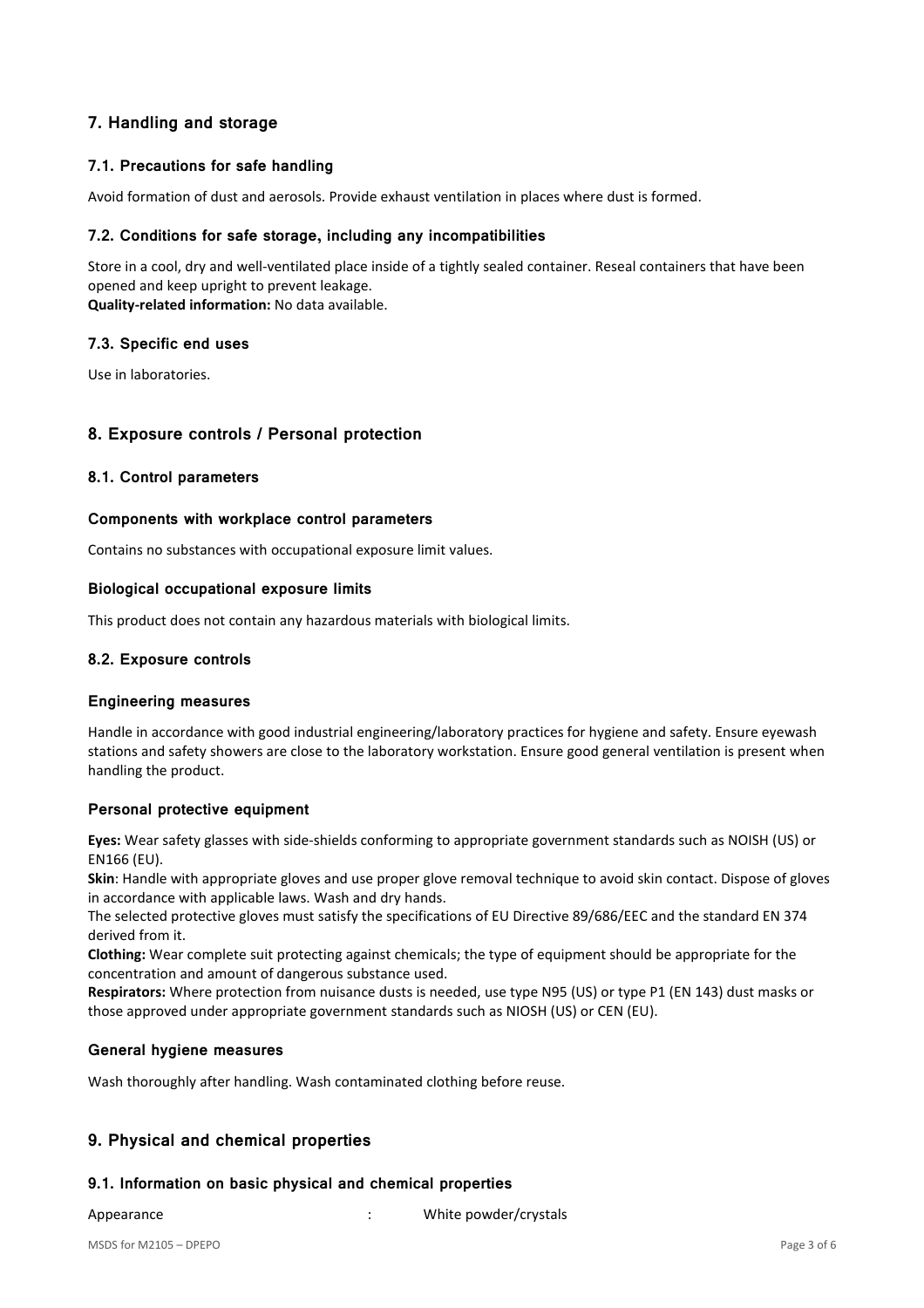|                | No data available                 |
|----------------|-----------------------------------|
|                | No data available                 |
|                | No data available                 |
| ٠              | TGA: $>320$ °C (0.5% weight loss) |
| ٠              | No data available                 |
|                | No data available                 |
|                | No data available                 |
|                | No data available                 |
|                | No data available                 |
|                | No data available                 |
|                | No data available                 |
|                | No data available                 |
|                | No data available                 |
| $\ddot{\cdot}$ | No data available                 |
| ٠              | No data available                 |
| $\ddot{\cdot}$ | No data available                 |
| ٠              | No data available                 |
|                | No data available                 |
|                | No data available                 |
|                |                                   |

## **9.2. Other safety information**

No data available.

# **10. Stability and reactivity**

#### **10.1 Reactivity**

No data available.

## **10.2. Chemical stability**

Stable under normal temperatures and pressures under recommended storage conditions.

#### **10.3. Possibility of hazardous reactions**

No data available.

## **10.4. Conditions to avoid**

No data available.

### **10.5. Incompatible materials**

Strong oxidising agents.

#### **10.6. Hazardous decomposition products**

No known hazardous decomposition products.

## **11. Toxicological information**

#### **11.1. Information on toxicological effects**

**Acute toxicity**  No data available. **Skin corrosion/irritation**  No data available.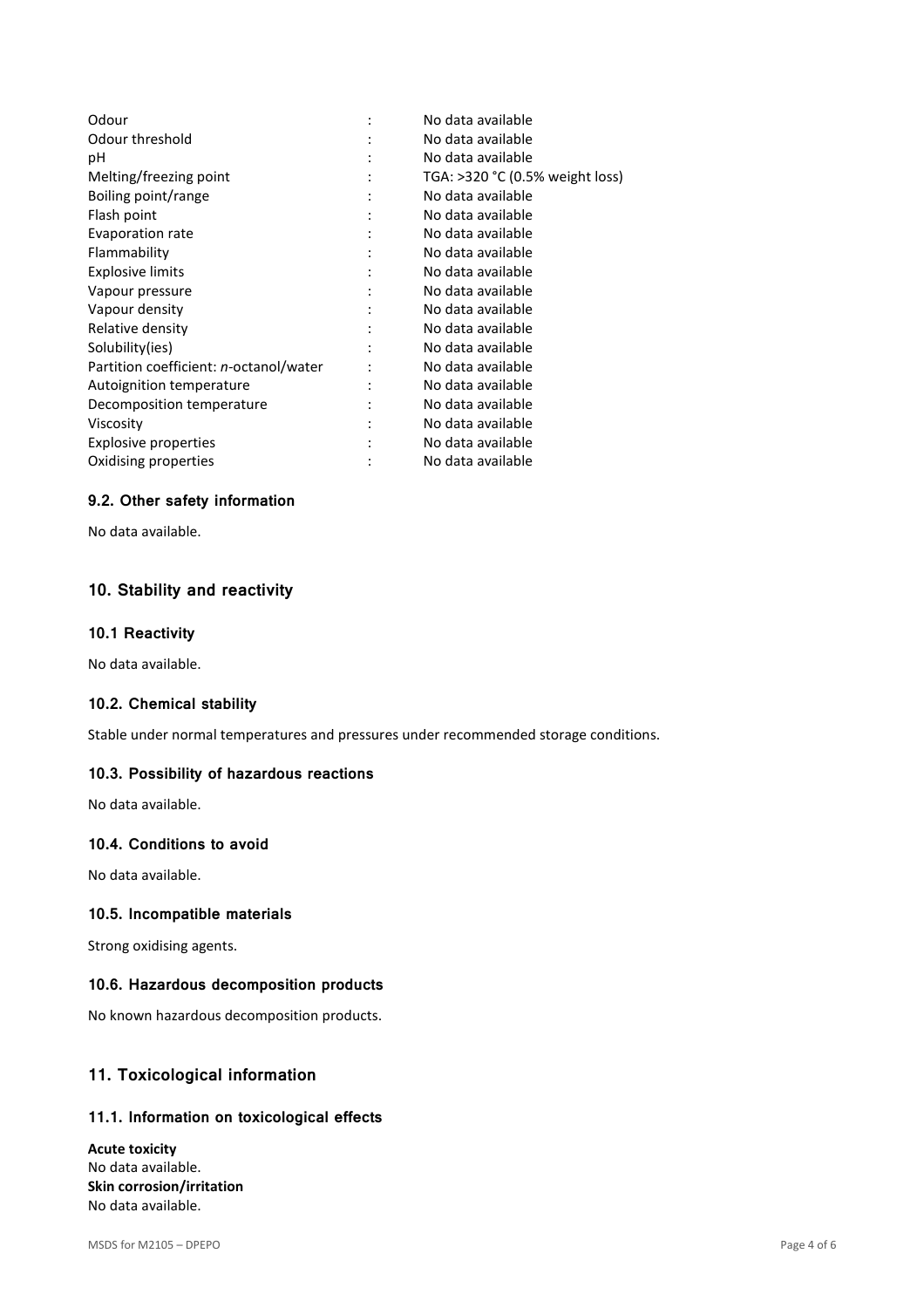**Serious eye damage/eye irritation**  No data available. **Respiratory or skin sensitization**  No data available. **Germ cell mutagenicity**  No data available. **Carcinogenicity**  No data available. **Reproductive toxicity**  No data available. **Specific target organ toxicity - single exposure**  No data available. **Specific target organ toxicity - repeated exposure**  No data available. **Aspiration hazard**  No data available. **Routes of exposure**  Eye contact, ingestion, inhalation, skin contact. **Signs and Symptoms of Exposure**  No data available.

To the best of our knowledge, the chemical, physical, and toxicological properties have not been thoroughly investigated.

## **12. Ecological information**

### **12.1. Toxicity**

No data available.

### **12.2. Persistence and degradability**

No data available.

### **12.3. Bioaccumulative potential**

No data available.

### **12.4. Mobility in soil**

No data available.

### **12.5. Results of PBT and vPvB assessment**

PBT/vPvB assessment not available as chemical safety assessment not required/not conducted.

### **12.6. Other adverse effects**

No data available.

## **13. Disposal**

## **13.1. Waste treatment methods**

#### **Product**

Burn in a chemical incinerator equipped with an afterburner and scrubber. Observe all federal, state and local environmental regulations and directives on waste and hazardous waste. Offer surplus material to a licensed professional waste disposal professional.